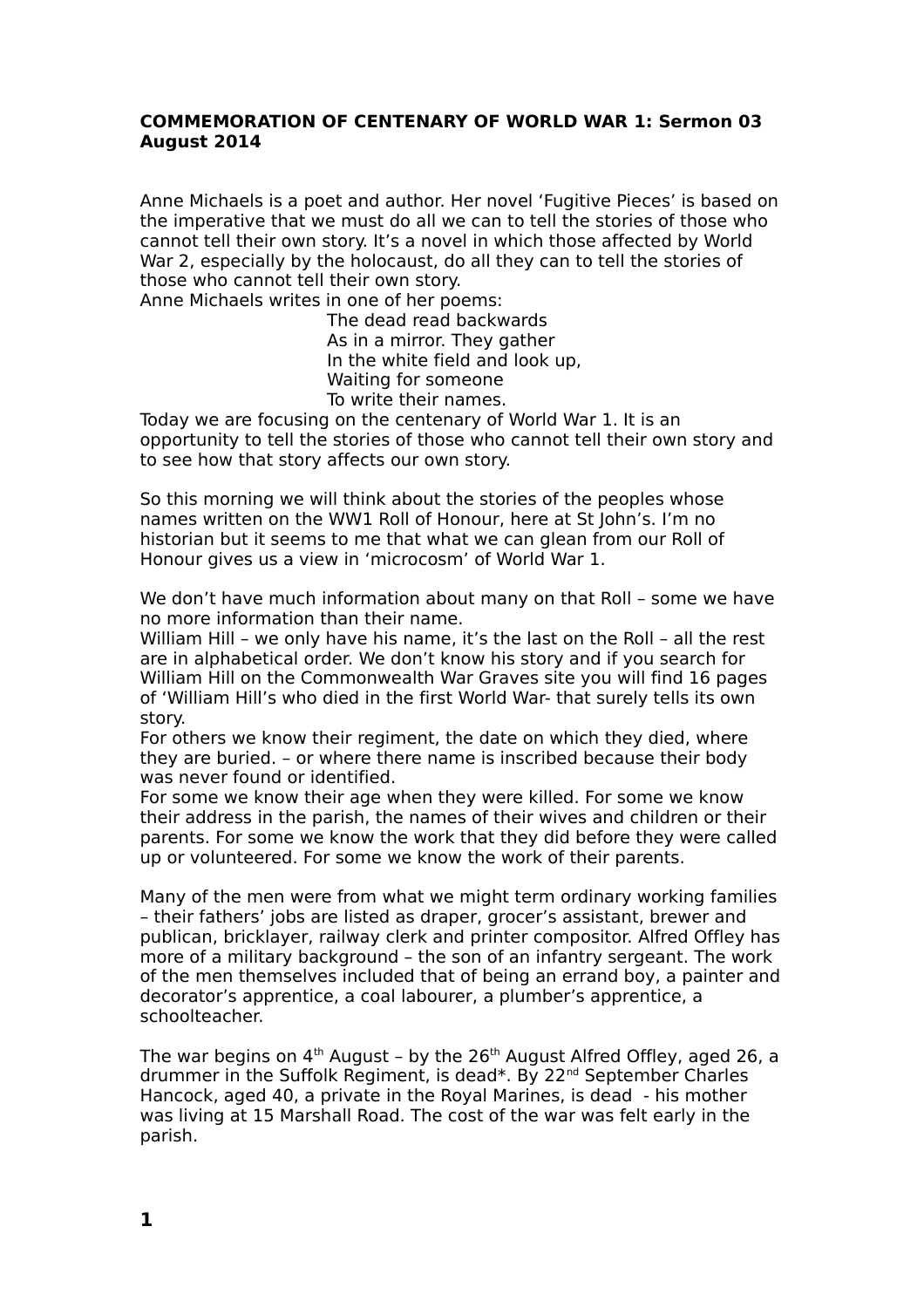Of the dates of death known only one is recorded in 1915. Denis Digges La Touche, aged 20 a captain in the Welsh Regiment is killed on the  $8<sup>th</sup>$ August in Turkey, in the Dardenelles. His parents lived at 230 Hills Road – he doesn't come from what we may term an 'ordinary working class family' – he has been educated at Shrewsbury School – he was awarded a senior scholarship at Corpus Christi College, Cambridge in 1913; a scholarship never to be taken up. Instead his name is inscribed on a war memorial in Turkey. He reminds us that the men – the young men - of this parish served in many places across the world.

But then we reach 1916. Most of the known dates of death for those on the Roll of Honour are in 1916 and 1917. July 1916 claims the lives of at least 6 men of, or connected with, this parish – their names are now carved on the Memorial at Thiepval or they are buried in cemeteries in the area of the Somme.

Kate Huckle of 74 Blinco Grove received news of the death of her husband Harry that month.

Walter Golding and his wife, at 109 Blinco Grove, heard of the death of their son, also named Walter ,aged 22.

Charles Bowyer and his wife of 65 Blinco Grove heard that on 20<sup>th</sup> July 2016 their 19 year old son Charles had died.

Herbert and Louisa Howell of 42 Hartington Grove, learnt that their 19 year old son, also Herbert, had died that same day.

We can perhaps imagine the impact on the people living in these Roads, so close to where we sit now, as this news came through – personal tragedies, felt by the whole community.

How many breathed a sigh of relief that it wasn't news of their son or husband or brother?

The news of deaths continues through 1916 and 1917 – more names now recorded on memorials in France and Belgium, which include those at Thiepval, Tyne Cot, and on the Menin Gate; on naval memorials in Chatham and Portsmouth; those who were identified and given final resting places in the many cemeteries of northern France and Belgium.

As the war drew to a close there must have been the hope for all that their loved ones would return.This wasn't the case for Mrs Marshall of Hills Avenue, whose son Thomas, died on the  $23<sup>rd</sup>$  August 1918, or the family of Gerald Smyth who died in September 1918 – and who is buried in Trumpington Cemetry. Some died after the war – presumably of wounds – John Nightingale who died on the  $12<sup>th</sup>$  November 1918 - hear that date again - the  $12<sup>th</sup>$  November 1918. He is buried at St Andrew's, Cherry Hinton.

We know very little of the individual stories of the men. Two received awards for bravery. Bert Lack was posthumously awarded the Military Medal for bravery - he gave his life, holding his post, allowing his comrades to escape.Walter Golding was awarded the DCM – Distinguished Conduct Medal - the citation reads:  $11<sup>th</sup>$  March 1916.for conspicuous gallantry when he kept up communication and patrolled the telephone line between the battery and observing station all day under a very heavy shell fire.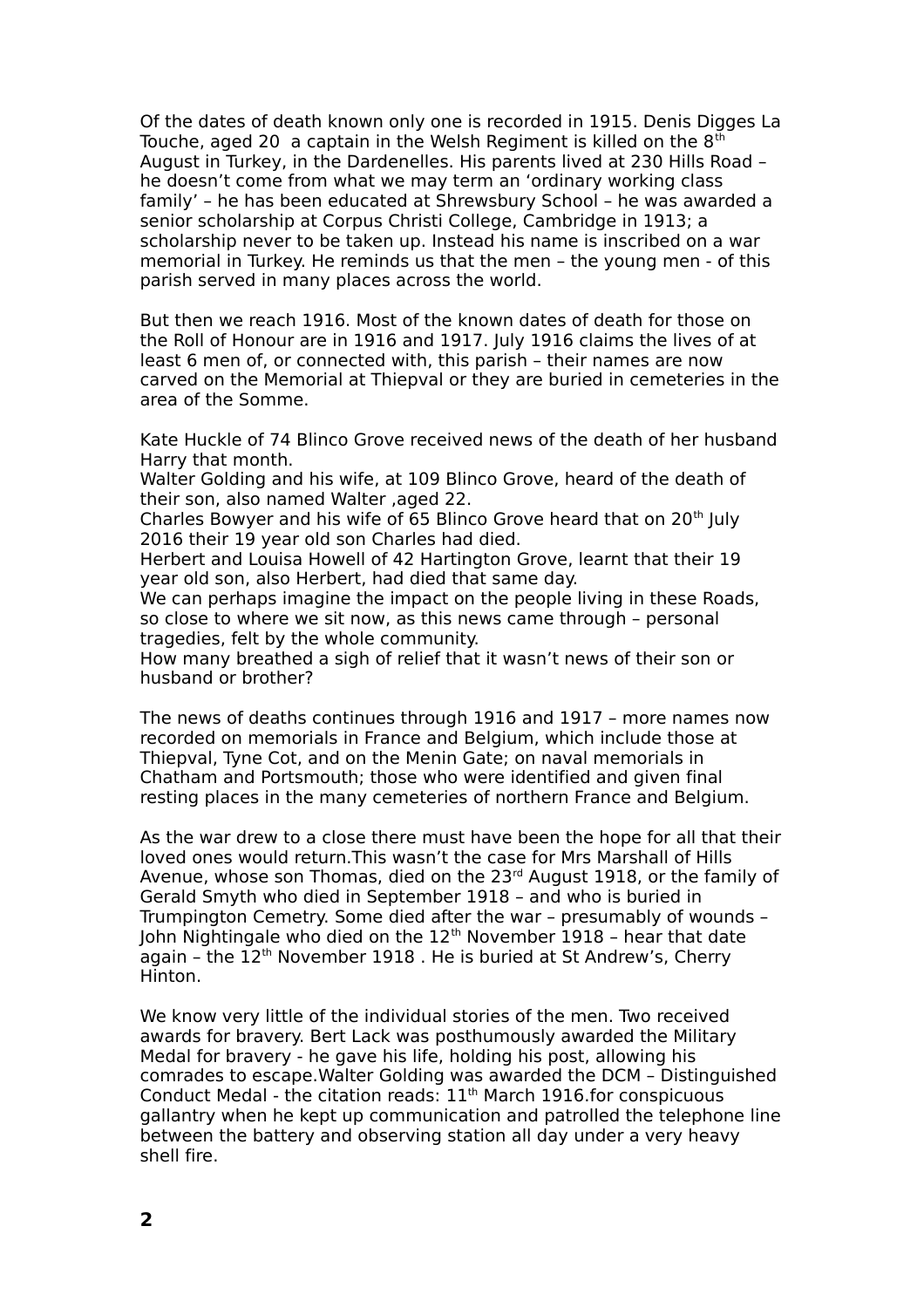I am sure there will have been many unrecorded acts of courage by the men on the St John's Roll of Honour. Of course there is also no record of those who survived and returned but who were permanently scarred, physically, mentally or emotionally, by their experience of war.

This is some of the story of the people named on St John's Roll of Honour and of course a similar story is told by of every Roll of Honour. The details will be different but the overall picture is the same – across Europe and beyond.

The story of the St John's Roll of Honour is also our story as a church. The church itself was only 20 years old in 1916. Many of these men will have grown up watching the building of this church. How many of them came into the church before they left to go to war?

This week I have found myself thinking of my predecessors – the Rev'd Love – who was here until 1914 and the Rev'd Jackson who was vicar here 1914-27. Did the Rev'd Jackson visit each of the homes when news came to him of a loss of life? How did the people of the church support the bereaved? How did the community here support one another as so many lived with the anxiety of waiting for news of a loved one? How did the clergy and congregation alike maintain hope and live out their faith in those years?

We know that many soldiers were given a pocket New Testament or Bible with a card of commitment – and many signed that card of commitment to Christ before they left. We know that some were literally saved by the pocket New Testament when bullets hit their breast pocket in which the New Testament had been placed – one report states that the bullet went 'as far as Acts'. But of course most soldier's lives weren't saved by their New Testament.

There is surely a poignancy that what they were carrying was the story of the suffering of a beloved Son, the death of a comparatively young man and the pain of suffering. Yet also at the centre of the Christian faith is the resurrection –the ultimate defeat of all that works against the establishment and growth of the kingdom of God, the defeat of death itself. At the heart of our faith is the telling and re-telling of the story of Christ, the story of God's great love for the world.

So how do we approach this centenary in the light of these stories? We do so with a huge sense of sadness and loss for the lives that were taken; we do so aware of the loss that was felt by each of the families – each individual loss no less poignant because we talk of such large numbers of deaths. We do so aware of acts of bravery and heroism to be found on all sides.

We approach this centenary profoundly aware of those who even today are having their lives devastated by the impact of war – in Gaza, in Israel, in Libya, in Syria, in the Central African Republic, in the Ukraine and in places that never reach our news headlines. We approach this centenary asking what have we learnt in the intervening 100 years – there is little point in telling the story unless we want to learn from it. We approach this centenary in the context of worship, holding before God our concern for